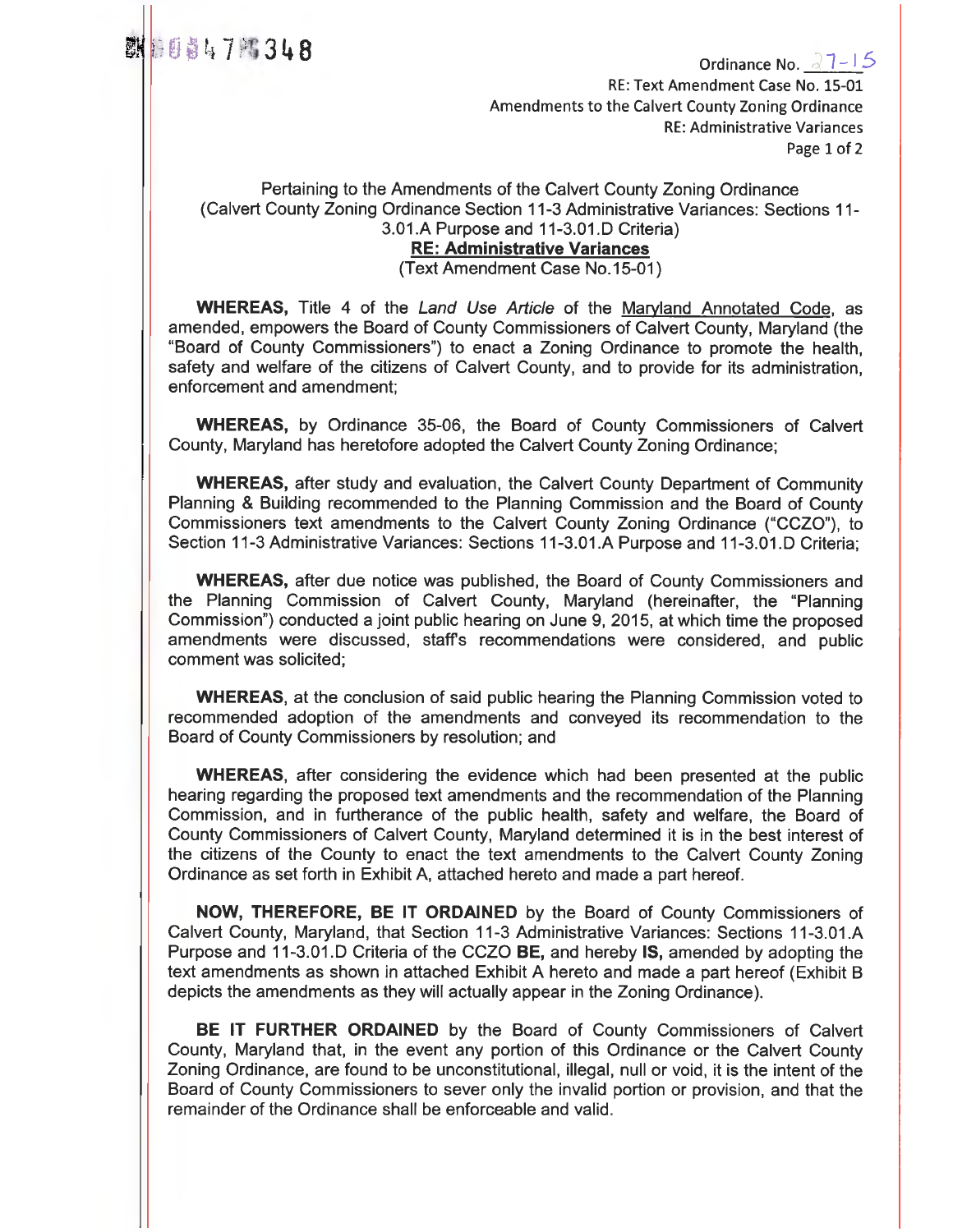4fI . • gmt **<sup>7</sup>11; 9** Ordinance No. *1*-- <sup>15</sup> RE: Text Amendment Case No. 15-01 Amendments to the Calvert County Zoning Ordinance RE: Administrative Variances Page 2 of 2

**BE IT FURTHER ORDAINED** by the Board of County Commissioners of Calvert County, Maryland that the foregoing recitals are adopted as if fully rewritten herein.

**BE IT FURTHER ORDAINED** by the Board of County Commissioners of Calvert County, Maryland that this amendatory Ordinance shall be effective upon recordation without publication of a fair summary, but not sooner than ten (10) days following adoption in accordance with Maryland Annotated Code, Land Use Article, §4-203(b)(3).

**DONE,** this  $\frac{9^{40}}{4}$  day of June 2015 by the Board of County Commissioners of Calvert County, Maryland.

| Aye:            |  |
|-----------------|--|
| Nay:            |  |
| Absent/Abstain: |  |
|                 |  |

 $\sqrt{C}$ 

Maureen **L.** Frederick, Clerk

Approved for form and legal sufficiency by:

Mike Hart

John B Norris, III, County Attorney

Tom Hei

Pat Nutter

**Received for Record n-Li t.,pa ji at .1 '** c'D . o'clock **Same day** recorded in Liber KPS No `--4 Folio 34.8 ........COUNTY COMMISSIONERS ORDA ANDES AND RESOLUTION.

(P. Smith)

#### **ATTEST: BOARD OF COUNTY COMMISSIONERS OF CALVERT COUNTY, MARYLAND**

**Steven R. Weems, President** 

Evan K. Slaughenhoupt Jr., Vice-President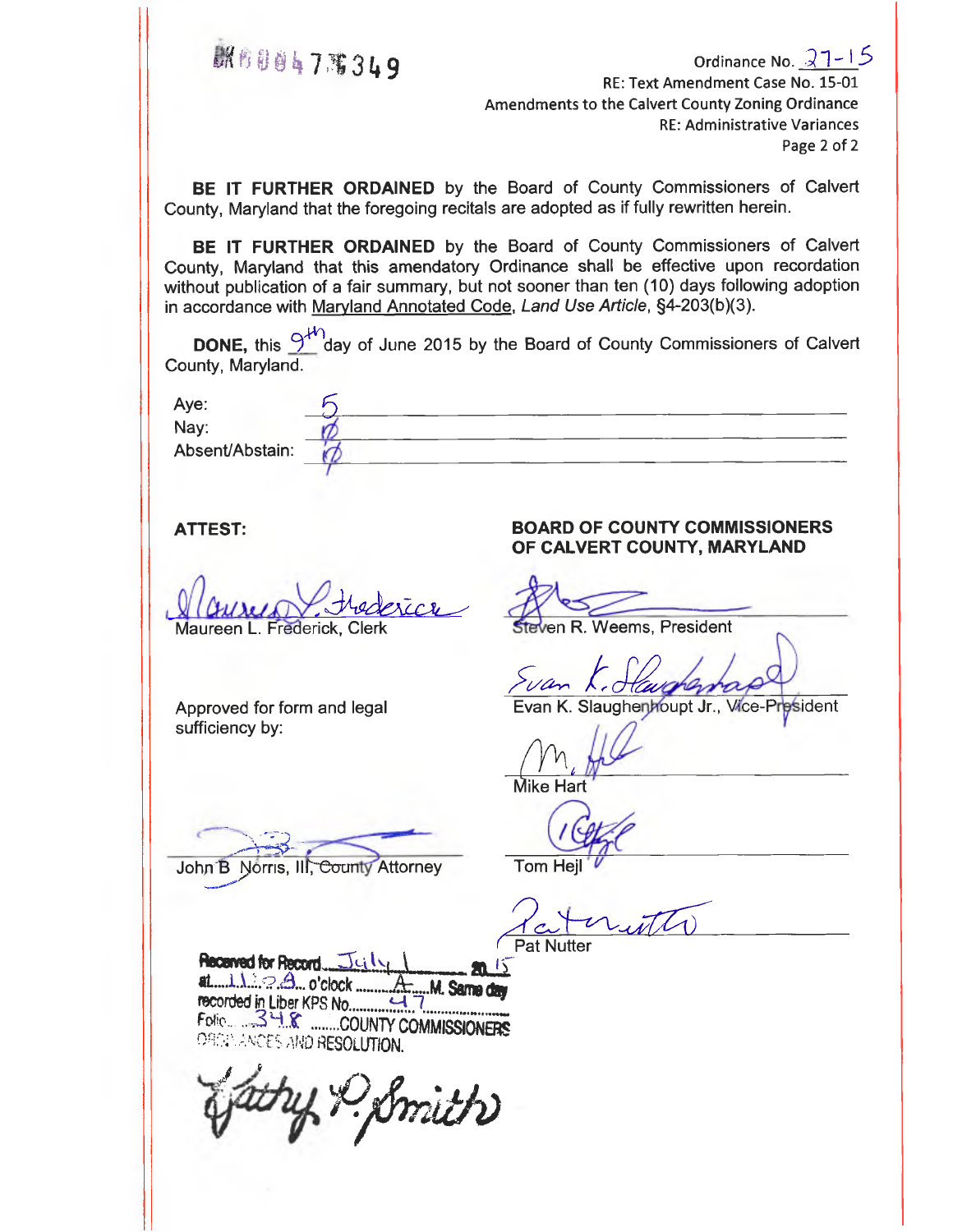## 联身自身 47 踏350

**Exhibit A** 

## (06/10/08) **11-3 ADMINISTRATIVE VARIANCES** (09/21/10)

- 11-3.01 Administrative Variances
	- A. Purpose.

The purpose of this Section is to delegate to the Administrative Variance Officer approval authority to grant variances from the strict application of the sign height, setback, and parking requirements of this Ordinance. variances for single-family residences. accessory residential structures, and additions to residences and accessory structures. The Administrative Variance Officer is also authorized to grant variances from the parking requirements for Single-Family Detached Dwellings and Apartments Accessory to a Single-Family Dwelling (See Section 5-1.12 of this Ordinance).

- B. Application.
	- 1. An applicant seeking a variance may request the same of the Board of Appeals, pursuant to Section 11-1.01.A of this Ordinance, without first applying for an administrative variance.

- 2. A person requesting an administrative variance must file the required application with the Department of Planning and Zoning.
- 3. The application consists of the following:
	- a. an application form;
	- b. application fee;
	- c. written documents bearing the signatures of all affected property owners demonstrating that they agree with the requested variance for the specific, proposed development activity. Affected property owners include all owners of all properties that abut the side or rear property line from which an administrative variance is sought; or in the case of an administrative variance request for front setback adjustment, all owners of all properties that abut a side property line of the subject property and those whose properties lie directly across the street from the subject property; and
	- d. a scale-drawing of the property showing the location and size of proposed structures and any additions to existing structures, as well as the distance between those structures and/or additions and all property boundaries.
- C. Procedure.

The Administrative Variance Officer shall establish and publish procedures for the processing of applications including, but not limited to, the following:

- 1. Upon acceptance of the application, the Administrative Variance Officer shall mail a confirmatory notice to all affected property owners providing them with an opportunity to comment on the request within a specified time period.
- 2. The applicant shall post the property with a notice of the variance request for a period of 10 days after acceptance of the application by the Administrative Variance Officer.
- 3. If adverse comments are received from any property owners objecting to the variance request, the applicant shall be required to withdraw the application and submit a variance request to the Board of Appeals.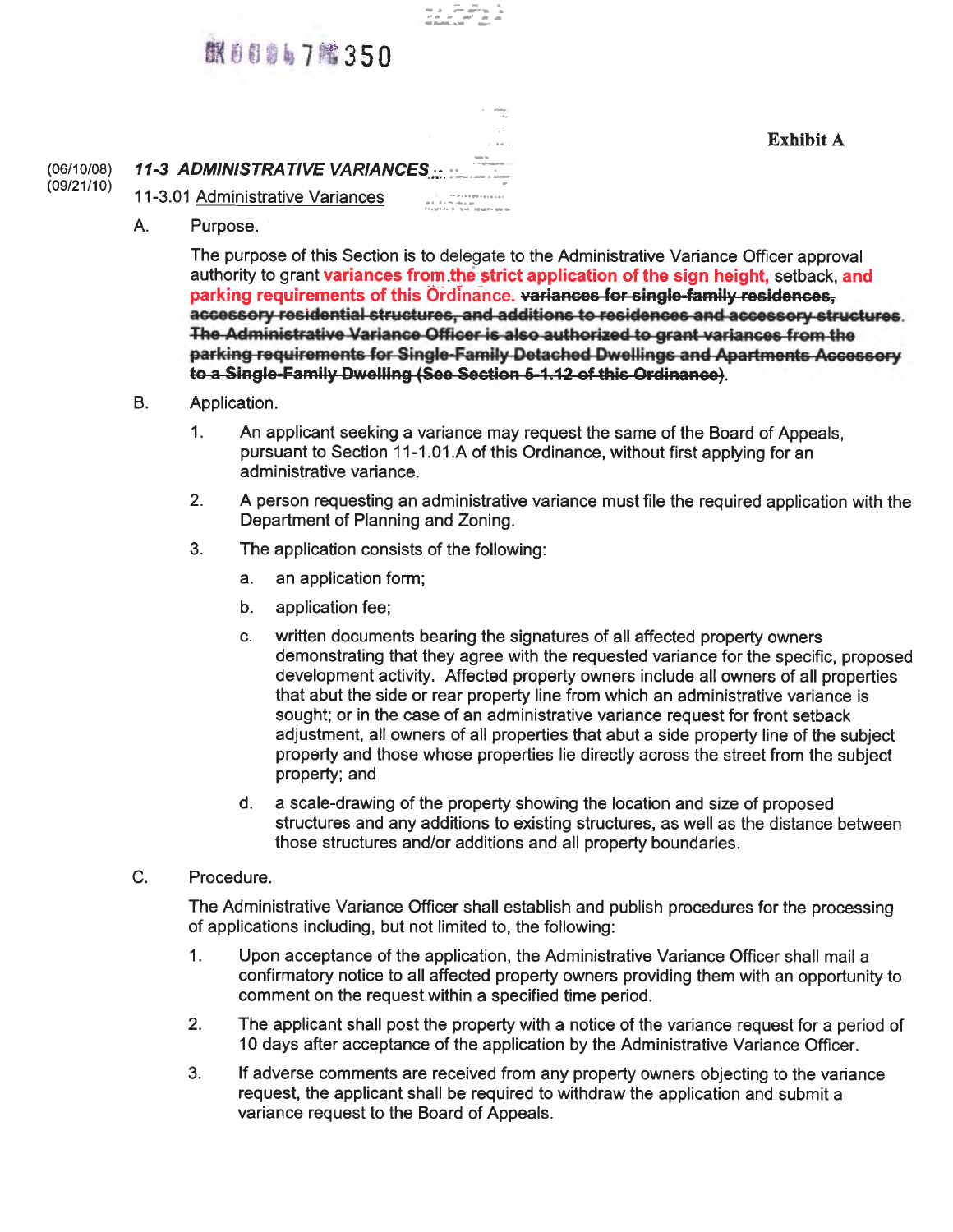# **KHH567 8351**

- 4. Prior to making a decision, the Administrative Variance Officer may visit the property to verify information contained in the application.
- D. Criteria.

The Administrative Variance Officer may grant **sign height,** setback and/or parking variances only where it is demonstrated that peculiar and unusual practical difficulties exist on the parcel which warrant a **sign height,** setback and/or parking variance, and such difficulties are created by exceptional narrowness, shallowness, or shape of the parcel, by reason of exceptional topographical conditions, or by other extraordinary situations or conditions affecting the property. **Extraordinary** situations **for sign height and parking variances shall include meeting national corporate** standards. The applicant shall demonstrate that the following additional criteria have been met:

- **1. The requested variance shall not increase the maximum sign height by more than 30 percent.**
- **4,2.** The requested variance shall not reduce required setbacks by more than 50 percent and in no case shall the required setback be reduced to less than five feet. **Fer-parking**  spaces for single-family detached dwellings, and a minimum of one space for accessory apartments.
- **3. For residential parking** variances, **the number of parking spaces may be reduced to a minimum of one space for single-family detached dwellings if there is an existing usable garage. The parking requirements for non-residential uses may be reduced up to** 15% **as** specified **in Section 6-3.01.E of this Ordinance. An**  administrative **variance can be requested to reduce the required parking, up to 15%, if the site cannot** accommodate **the additional parking spaces as** required **by**  Section **6-3.01E.**
- $2.4.$ **The-pProposed residential accessory** structures for which a variance is requested shall not exceed 1000 square feet in gross floor area.
- **&5.** Nothing in this Section is intended to authorize the Administrative Variance Officer to grant variances to State or local requirements that are intended to protect environmentally sensitive areas, such as streams, slopes, wetlands, natural heritage areas, or critical areas.
- **4.6.** Administrative variances may not be granted for after-the-fact variance requests or to correct a zoning violation. Such variance requests shall be made to the Board of Appeals.
- E. Decisions.

Unless delayed by actions of the applicant or affected property owners, the Administrative Variance Officer shall decide the issue raised by the application within 30 days of acceptance of the application. The decision shall be in writing and shall include findings of fact that support the decision. In granting an administrative variance, the Administrative Variance Officer may impose conditions that are reasonable or necessary for the protection of surrounding and neighboring properties.

F. Denials.

If the application is denied, all future variance applications involving substantially the same proposal on the same property shall be submitted to the Board of Appeals.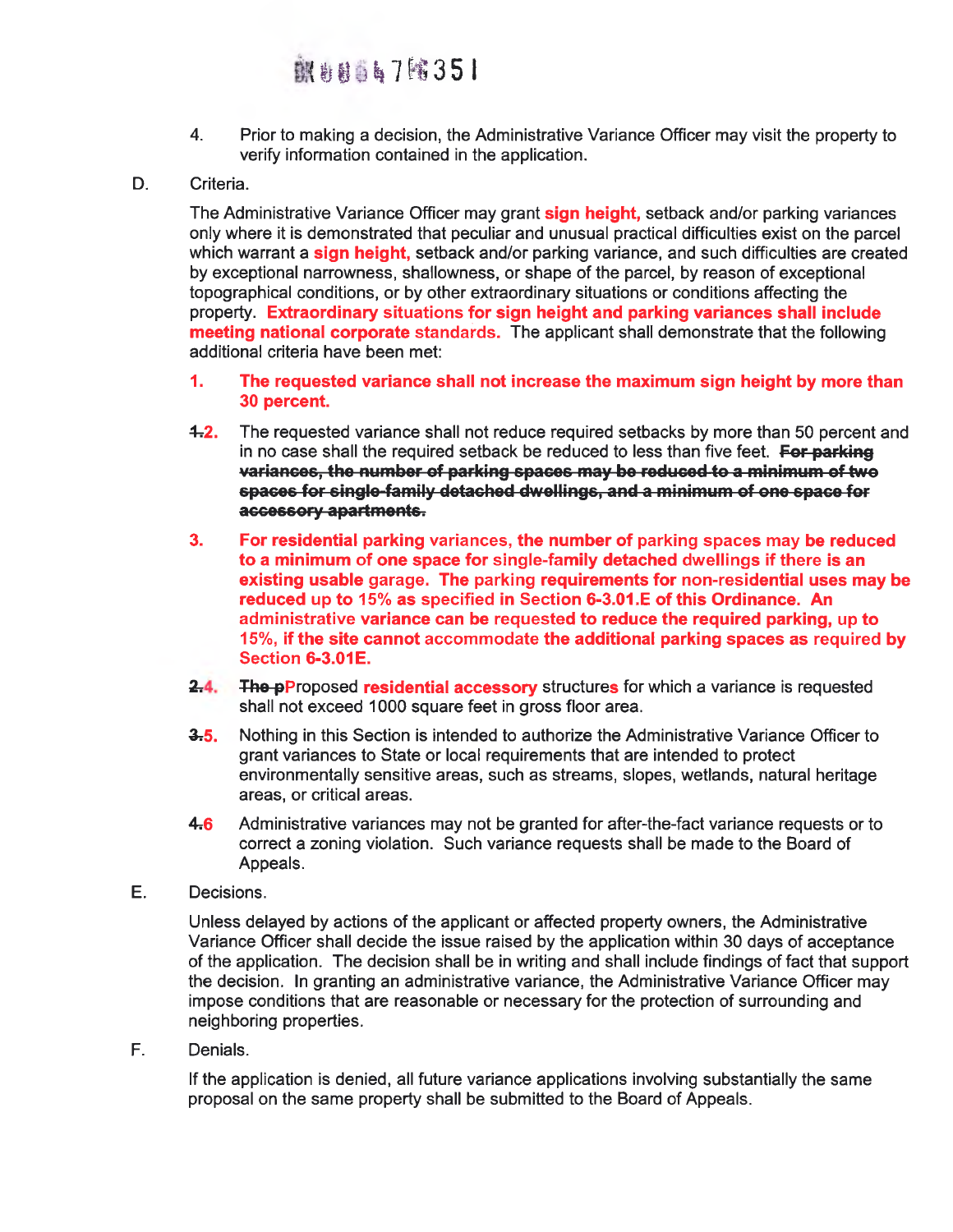# **課前書簡17階352**

- G. Appeals.
	- 1. Any applicant aggrieved by a decision made pursuant to this Section may apply for a variance from the Board of Appeals in accordance with Section 11-1.01.A of this Ordinance.
	- 2. Any person or persons, other than the applicant, aggrieved by a decision made pursuant to this Section may file an appeal with the Clerk to the Board of Appeals no later than 30 days from the date of the Administrative Variance Officer's decision. The Board of Appeals Clerk will schedule the appeal for the next available Board of Appeals public hearing. Such an appeal will be heard de novo in accordance with Section 11-1.04 of this Ordinance.

## H. Fees.

The Board of County Commissioners shall be responsible for establishing the fee schedule for administrative variances, in accordance with Section 1-5 of this Ordinance.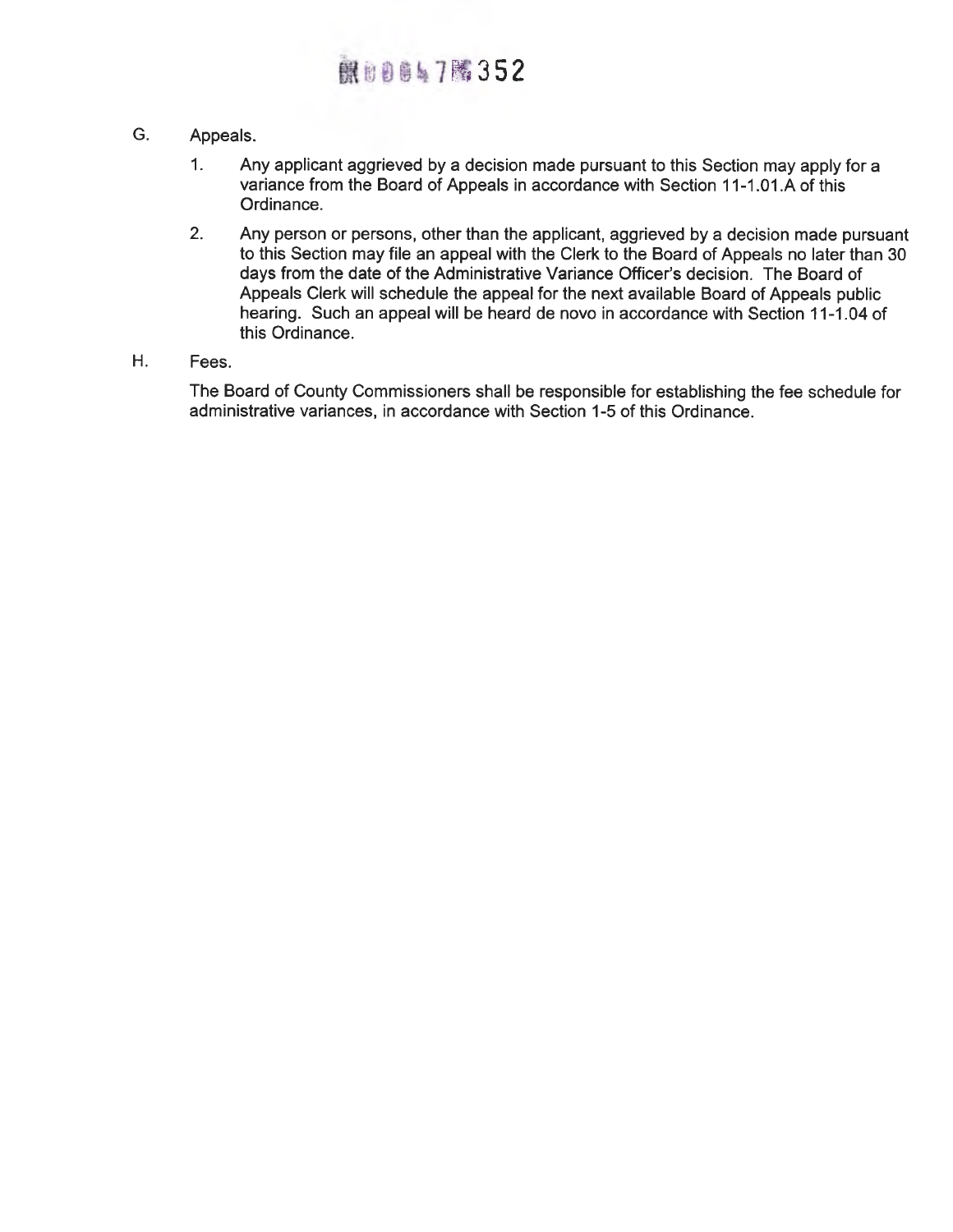## **翻り0047%353**

## **Exhibit B**

#### (06/10/08) (09/21/10) **11-3** *ADMINISTRATIVE VARIANCES*

## 11-3.01 Administrative Variances

A. Purpose.

The purpose of this Section is to delegate to the Administrative Variance Officer approval authority to grant variances from the strict application of the sign height, setback, and parking requirements of this Ordinance.

- B. Application.
	- 1. An applicant seeking a variance may request the same of the Board of Appeals, pursuant to Section 11-1.01A of this Ordinance, without first applying for an administrative variance.
	- 2. A person requesting an administrative variance must file the required application with the Department of Planning and Zoning.
	- 3. The application consists of the following:
		- a. an application form;
		- b. application fee;
		- c. written documents bearing the signatures of all affected property owners demonstrating that they agree with the requested variance for the specific, proposed development activity. Affected property owners include all owners of all properties that abut the side or rear property line from which an administrative variance is sought; or in the case of an administrative variance request for front setback adjustment, all owners of all properties that abut a side property line of the subject property and those whose properties lie directly across the street from the subject property; and
		- d. a scale-drawing of the property showing the location and size of proposed structures and any additions to existing structures, as well as the distance between those structures and/or additions and all property boundaries.
- C. Procedure.

The Administrative Variance Officer shall establish and publish procedures for the processing of applications including, but not limited to, the following:

- 1. Upon acceptance of the application, the Administrative Variance Officer shall mail a confirmatory notice to all affected property owners providing them with an opportunity to comment on the request within a specified time period.
- 2. The applicant shall post the property with a notice of the variance request for a period of 10 days after acceptance of the application by the Administrative Variance Officer.
- 3. If adverse comments are received from any property owners objecting to the variance request, the applicant shall be required to withdraw the application and submit a variance request to the Board of Appeals.
- 4. Prior to making a decision, the Administrative Variance Officer may visit the property to verify information contained in the application.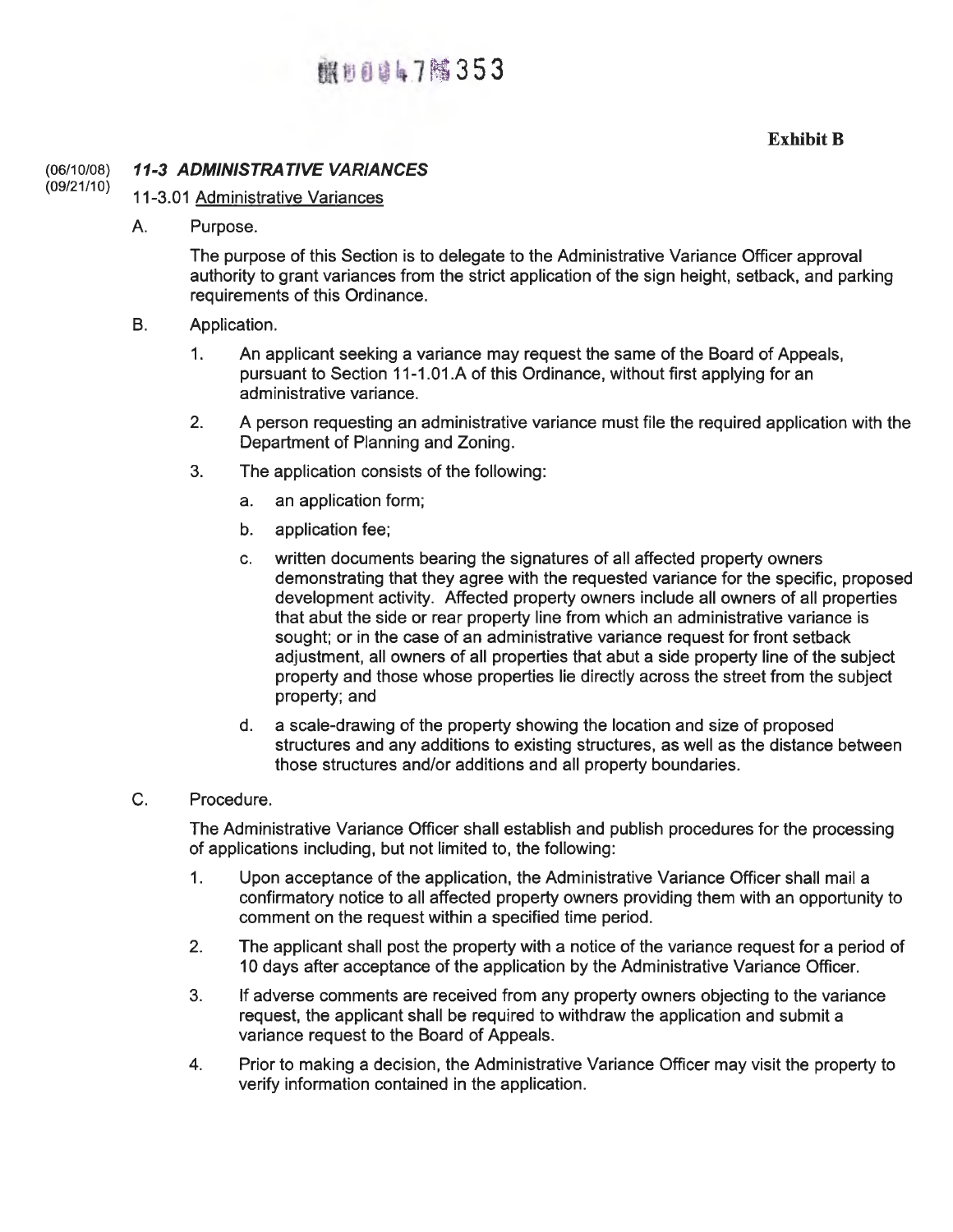D. Criteria.

The Administrative Variance Officer may grant sign height, setback and/or parking variances only where it is demonstrated that peculiar and unusual practical difficulties exist on the parcel which warrant a sign height, setback and/or parking variance, and such difficulties are created by exceptional narrowness, shallowness, or shape of the parcel, by reason of exceptional topographical conditions, or by other extraordinary situations or conditions affecting the property. Extraordinary situations for sign height and parking variances shall include meeting national corporate standards. The applicant shall demonstrate that the following additional criteria have been met:

- 1. The requested variance shall not increase the maximum sign height by more than 30 percent.
- 2. The requested variance shall not reduce required setbacks by more than 50 percent and in no case shall the required setback be reduced to less than five feet.
- 3. For residential parking variances, the number of parking spaces may be reduced to a minimum of one space for single-family detached dwellings if there is an existing usable garage. The parking requirements for non-residential uses may be reduced up to 15% as specified in Section 6-3.01.E of this Ordinance. An administrative variance can be requested to reduce the required parking, up to 15%, if the site cannot accommodate the additional parking spaces as required by Section 6-3.01E.
- 4. Proposed residential accessory structures for which a variance is requested shall not exceed 1000 square feet in gross floor area.
- 5. Nothing in this Section is intended to authorize the Administrative Variance Officer to grant variances to State or local requirements that are intended to protect environmentally sensitive areas, such as streams, slopes, wetlands, natural heritage areas, or critical areas.
- 6. Administrative variances may not be granted for after-the-fact variance requests or to correct a zoning violation. Such variance requests shall be made to the Board of Appeals.
- E. Decisions.

Unless delayed by actions of the applicant or affected property owners, the Administrative Variance Officer shall decide the issue raised by the application within 30 days of acceptance of the application. The decision shall be in writing and shall include findings of fact that support the decision. In granting an administrative variance, the Administrative Variance Officer may impose conditions that are reasonable or necessary for the protection of surrounding and neighboring properties.

F. Denials.

If the application is denied, all future variance applications involving substantially the same proposal on the same property shall be submitted to the Board of Appeals.

- G. Appeals.
	- 1. Any applicant aggrieved by a decision made pursuant to this Section may apply for a variance from the Board of Appeals in accordance with Section 11-1.01.A of this Ordinance.
	- 2. Any person or persons, other than the applicant, aggrieved by a decision made pursuant to this Section may file an appeal with the Clerk to the Board of Appeals no later than 30